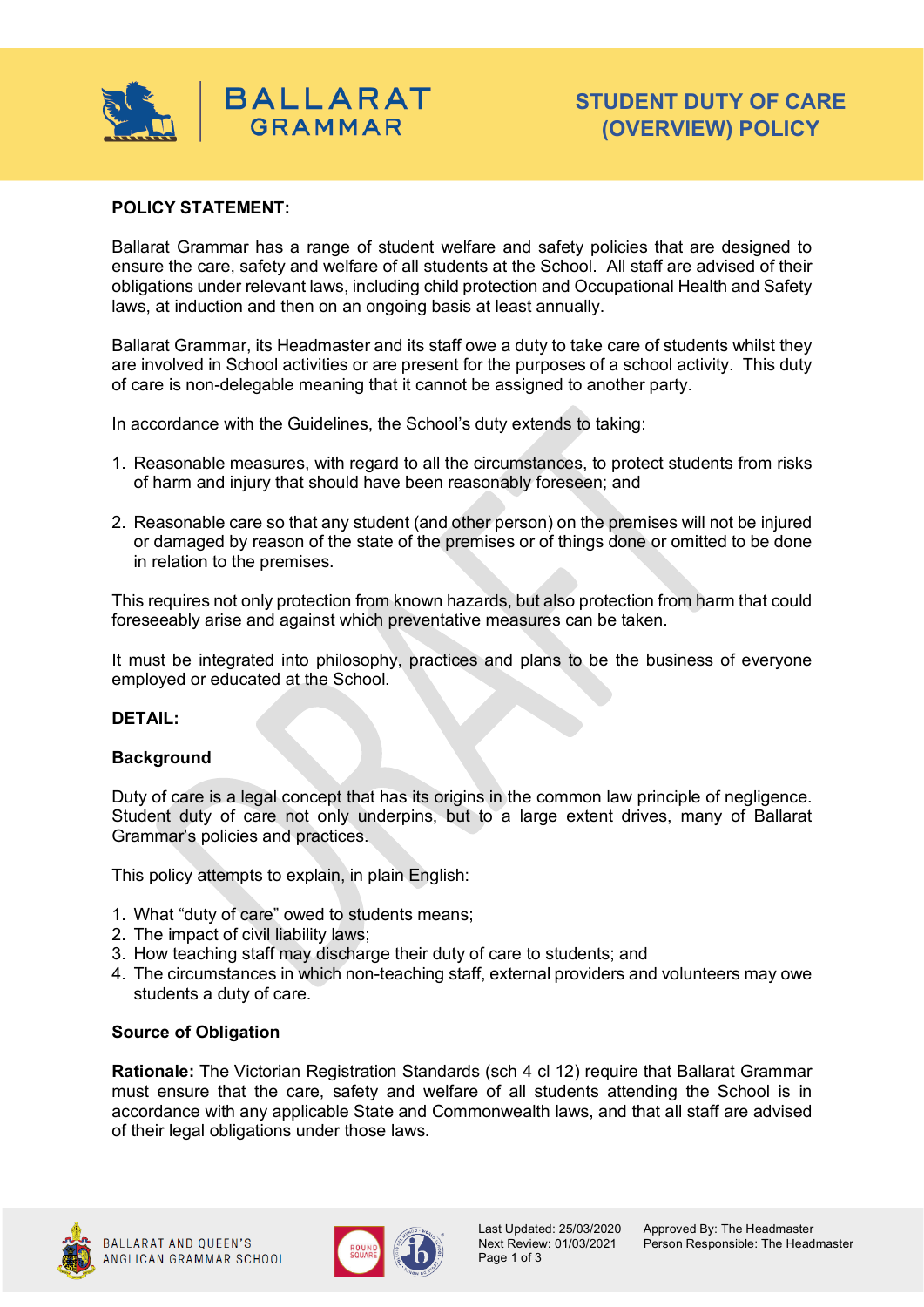

Under the Guidelines the School is required to provide evidence in the form of the School's policies and procedures with respect to the duty of care owed to students.

## **1. Standard of Care: Teaching Staff**

- 1.1 The standard of care required is that of a 'reasonable' teacher. This means that the duty of care owed is the duty one would expect from a hypothetical teacher with normal skills and attributes exercising their professional judgement.
- 1.2 The duty owed to students is not an absolute duty to ensure that no harm will ever occur, but a duty to take reasonable care to avoid harm being suffered.

## **2. Standard of Care: Non-Teaching Staff, Volunteers & External Providers**

- 2.1 Non-teaching staff, volunteers (including parents/carers and volunteers) and external providers also owe a modified duty of care to protect students from risks of harm that reasonably ought to be foreseen. This duty is only undertaken when the duty is consciously passed from a teacher to a non-teaching staff member, volunteer or provider, and accepted by that individual.
- 2.2 For example, a teacher may ask a non-teaching staff member to accompany a student to a different area of the School. While normally this staff member may not owe a standard duty of care to that student, as they have accepted the duty to care for and supervise the student passed from the teacher, they now must protect that student from foreseeable risks of harm.

## **3. Students' Individual Circumstances**

- 3.1 Individual circumstances will determine what constitutes reasonable care. The following issues may be considered in assessing the reasonableness of the level of care in any particular circumstance:
	- 3.1.1 The student's age, experience and capabilities: younger students require more care than mature students;
	- 3.1.2 Physical and intellectual impairment: students with disabilities are exposed to higher levels of risk of injury than students without a disability;
	- 3.1.3 Medical condition: special care must be taken to protect students with known, or ought to be known, medical conditions which expose them to a higher risk of injury (e.g. asthma or epilepsy);
	- 3.1.4 Behavioural characteristics: the level of care is increased where students are known to behave in a manner that increases the risk of injury;
	- 3.1.5 The nature of hazards present: increased care is required if the School activity has an inherently high level of risk of injury or the activity takes place in a hazardous environment;
	- 3.1.6 Any conflicting responsibilities the School or teacher may have; and
	- 3.1.7 Normal practices and procedures within the School.

These factors should be taken into account when planning student activities.

# **4. Civil Liability Laws**

- 4.1 The Commonwealth and all Australian States and Territories have enacted civil liability laws that apply in relation to claims for damages resulting from negligence.
- 4.2 These laws limit liability in certain circumstances including, in broad terms:
	- 4.2.1 The School does not owe a duty of care to warn of an "obvious risk"; and
	- 4.2.2 The School will not be liable for harm suffered as a result of the materialisation of an "inherent risk".





Page 2 of 3